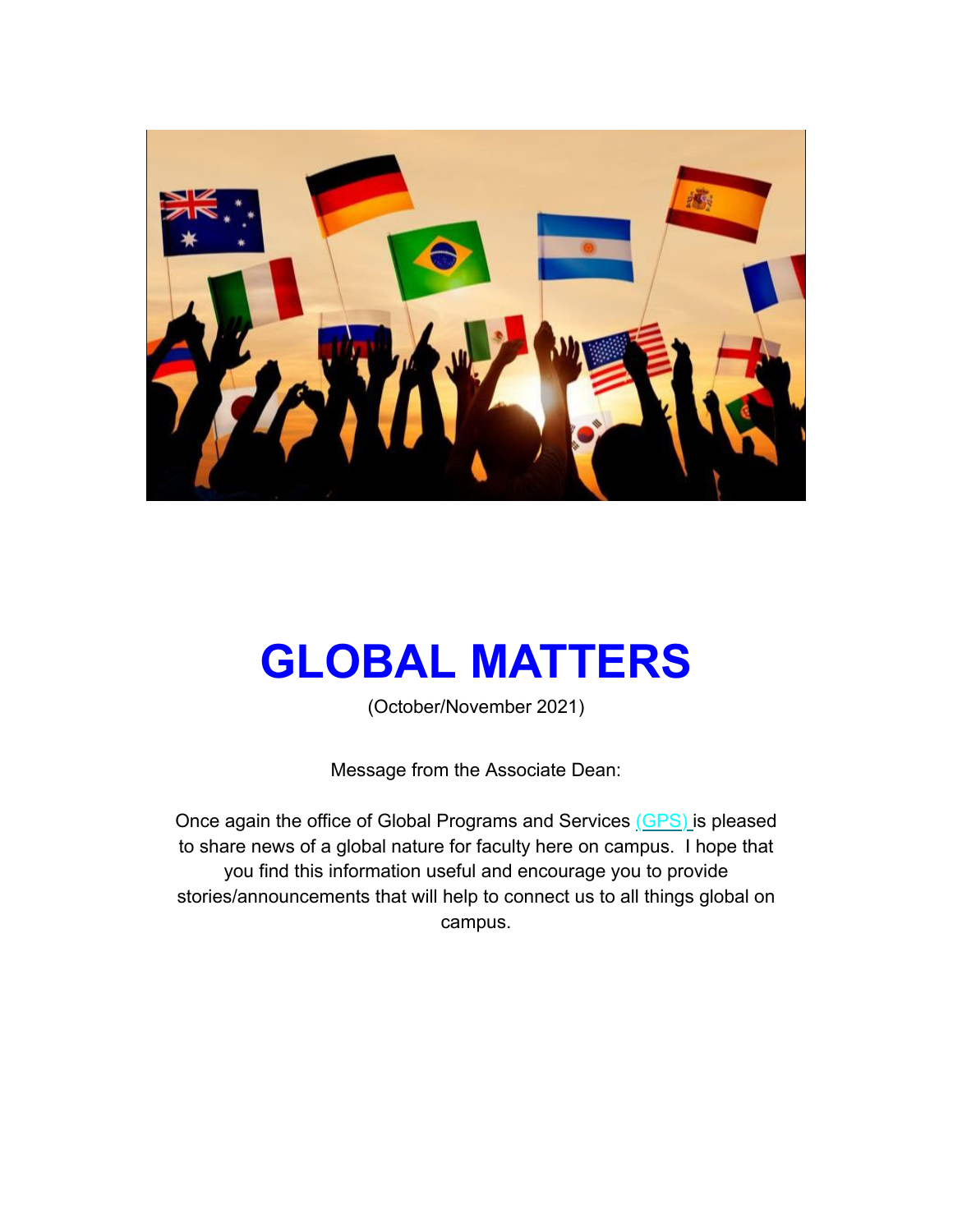#### **CSUSM and the UN's Sustainability Goals (SDG's)**

Did you know that the UN has encouraged Higher Education Institutions (HEI's) to leverage their SDG's in campus initiatives? Details of these 17 performance areas can be found at https://sdgs.un.org/goals.

GPS is eager to learn of the various efforts departments are doing in support of these goals. Creating an inventory will help us as we promote CSUSM as a globally-minded institution and demonstrate our efforts in support o

### **Faculty News!**

**Professor Robyn Ariasa** (Chemistry) worked with our partner university Universidad Internacional de Ecuador in Quito to create an online collaboration between her students in Chemistry 316, titled Chocolate: A Chemical Investigation and Nutrition students from their campus. They leveraged Zoom and other platforms to create joint course discussions and even virtual tastetesting of common US Chocolate and Ecuadorian Chocolate. Robyn has been invited to present during International Education Week (November 15-19) with other panelists on her efforts and best practices. Details to follow.

**Dr. Kimber Quinney** (History) also piloted a project of online collaboration with her counterpart at U. Catolica del Sacro Cuore in her class History 349: US Foreign Policy. Students and faculty embraced the various opinions of current topics and challenges to democracy. Kim will also be on the IEW panel discussion to share her insights.

**Dr. Xiaoye She** (Political Science) is working with CHABSS' Global Commitment Committee (GCC) to develop a variety of activities related to the committee's charge. In Spring 2022, they hope to repeat a successful panel showcasing CSUSM faculty's international research/collaboration. For more on GCC and their efforts, visit their website here.

### **EVENTS!**

Conference of the Americas on International Education October 19 to 22, 2021 in Chile (Online)

IAU 16th General Conference 2021 Relevance and Value of Universities to Future Society October 26 to 29, 2021, Dublin, Ireland

International Week at CSUSM November 15-19

The Education World Forum Education: building forward; stronger, bolder. January 16 to 19, 2022

The 8th International Conference on Education 2022 March 24 to 26, 2022 (Online)